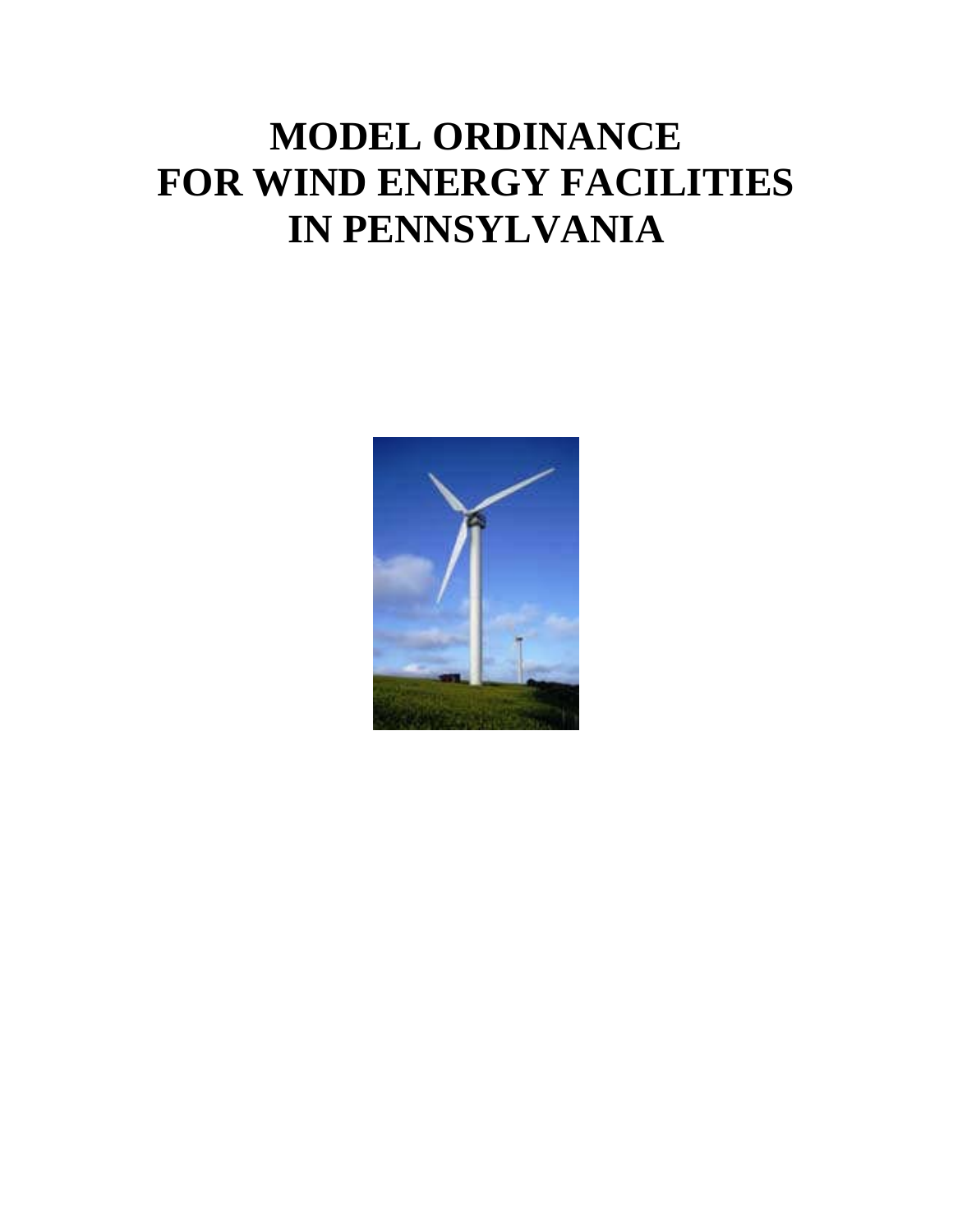## **CONTENTS**

- 1. TITLE
- 2. PURPOSE
- 3. DEFINITIONS
- 4. APPLICABILITY
- 5. PERMITTED USE
- 6. PERMIT REQUIREMENT
- 7. PERMIT APPLICATION
- 8. DESIGN AND INSTALLATION
- 9. SETBACKS
- 10. WAIVER OF SETBACKS
- 11. USE OF PUBLIC ROADS
- 12. LOCAL EMERGENCY SERVICES
- 13. NOISE AND SHADOW FLICKER
- 14. WAIVER OF NOISE AND SHADOW FLICKER PROVISIONS
- 15. SIGNAL INTERFERENCE
- 16. LIABILITY INSURANCE
- 17. DECOMMISSIONING
- 18. PUBLIC INQUIRIES AND COMPLAINTS
- 19. REMEDIES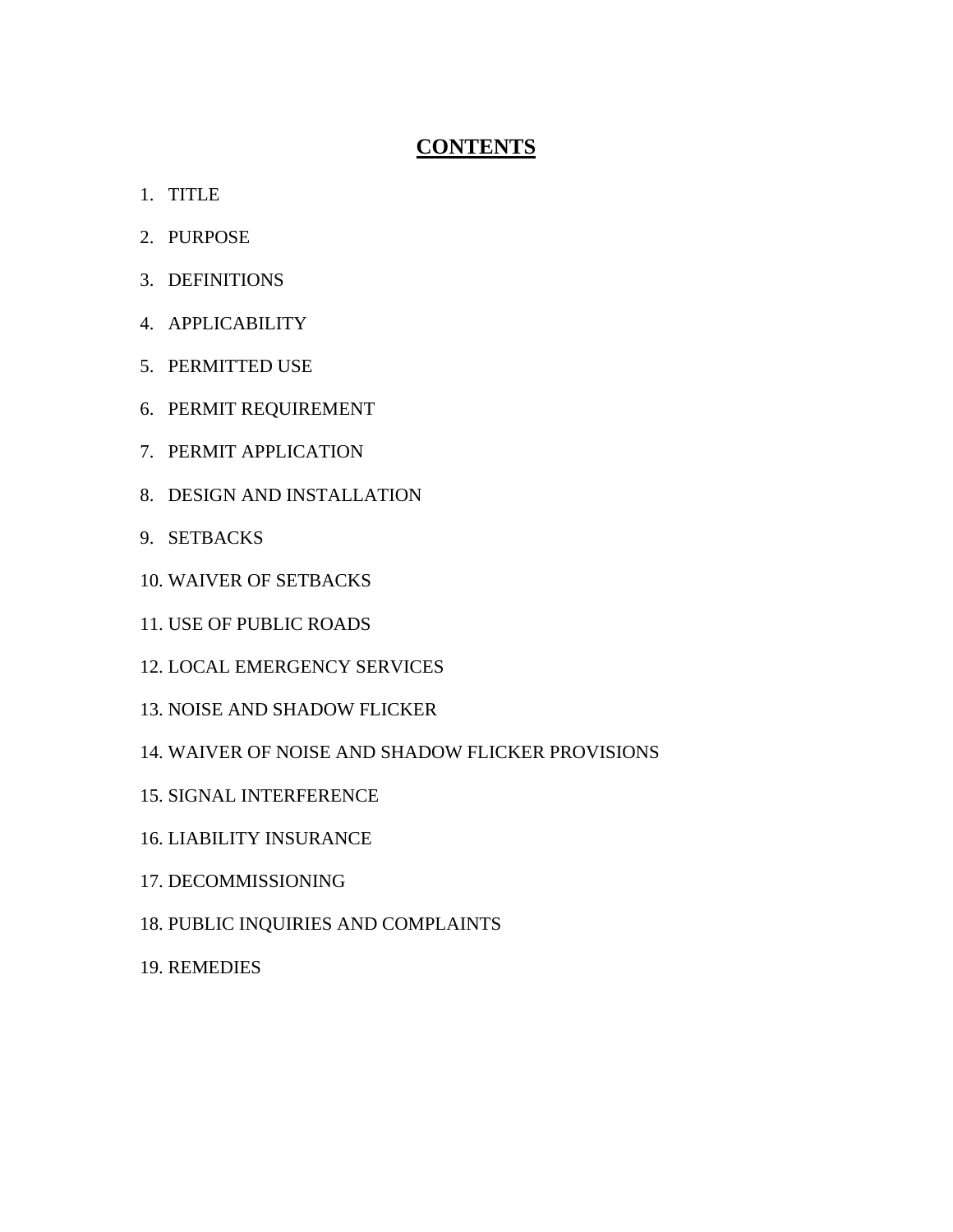## MODEL ORDINANCE FOR WIND ENERGY FACILITIES IN PENNSYLVANIA

## 1. TITLE

This Ordinance shall be known as the Wind Energy Facility Ordinance for \_\_\_\_\_\_\_\_\_\_\_\_\_ [*municipality*].

## 2. PURPOSE

The purpose of the Ordinance is to provide for the construction and operation of Wind Energy Facilities in [*municipality*], subject to reasonable conditions that will protect the public health, safety and welfare.

#### 3. DEFINITIONS

- A. "Applicant" is the person or entity filing an application under this Ordinance.
- B. "Facility Owner" means the entity or entities having an equity interest in the Wind Energy Facility, including their respective successors and assigns.
- C. "Operator" means the entity responsible for the day-to-day operation and maintenance of the Wind Energy Facility.
- D. "Hub Height" means the distance measured from the surface of the tower foundation to the height of the Wind Turbine hub, to which the blade is attached.
- E. "Occupied Building" means a residence, school, hospital, church, public library or other building used for public gathering that is occupied or in use when the permit application is submitted.
- F. "Turbine Height" means the distance measured from the surface of the tower foundation to the highest point of the turbine rotor plane.
- G. "Wind Turbine" means a wind energy conversion system that converts wind energy into electricity through the use of a wind turbine generator, and includes the nacelle, rotor, tower, and pad transformer, if any.
- H. "Wind Energy Facility" means an electric generating facility, whose main purpose is to supply electricity, consisting of one or more Wind Turbines and other accessory structures and buildings, including substations, meteorological towers, electrical infrastructure, transmission lines and other appurtenant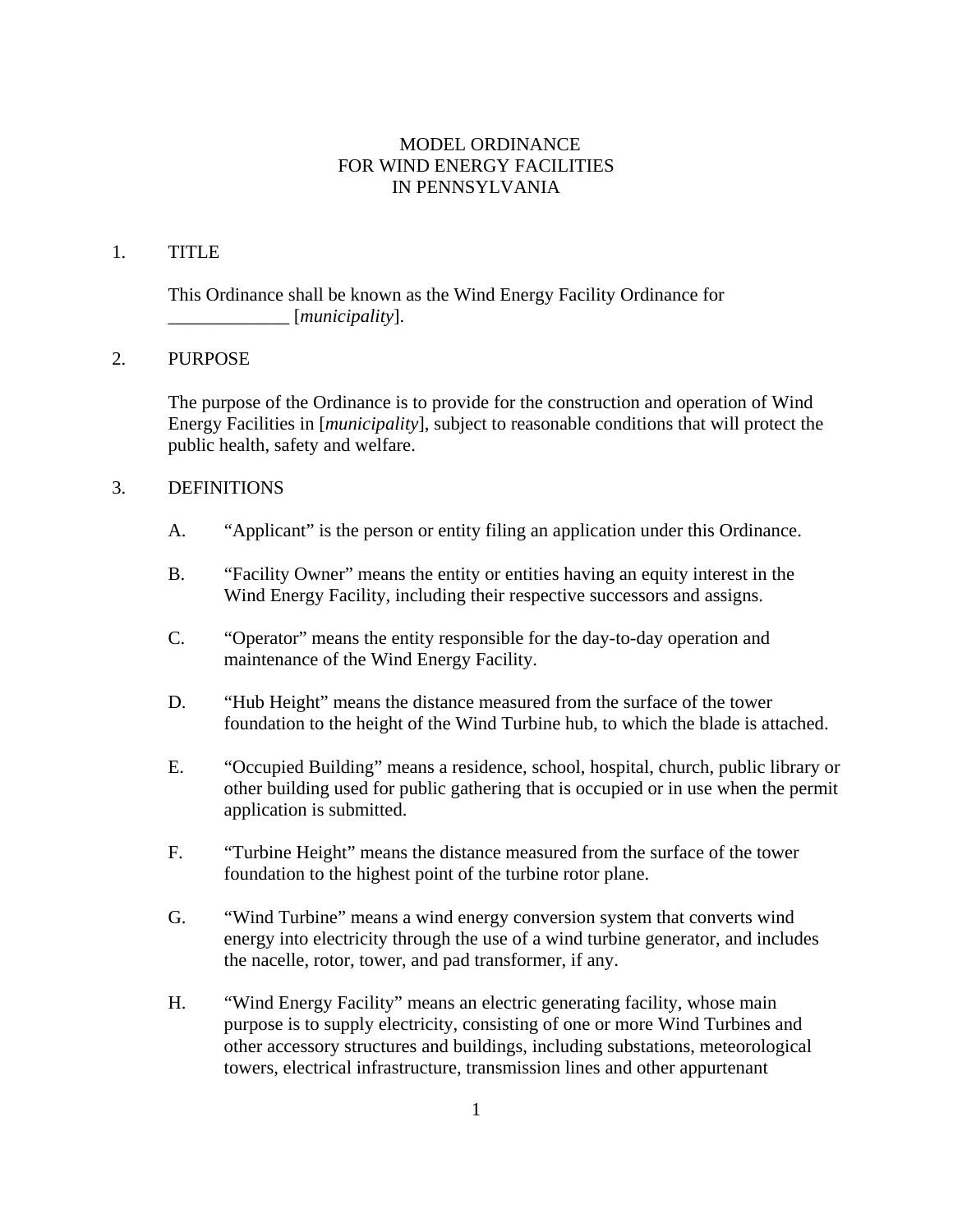structures and facilities.

 I. "Non-Participating Landowner" means any landowner except those on whose property all or a portion of a Wind Energy Facility is located pursuant to an agreement with the Facility Owner or Operator.

## 4. APPLICABILITY

- A. This Ordinance applies to all Wind Energy Facilities proposed to be constructed after the effective date of the Ordinance, except that this Ordinance is not intended to apply to stand-alone Wind Turbines constructed primarily for residential or farm use.
- B. Wind Energy Facilities constructed prior to the effective date of this Ordinance shall not be required to meet the requirements of this Ordinance; Provided that any physical modification to an existing Wind Energy Facility that materially alters the size, type and number of Wind Turbines or other equipment shall require a permit under this Ordinance.

## 5. PERMITTED USE

A Wind Energy Facility shall be considered a \_\_\_\_\_\_\_\_\_\_\_\_\_ (*permitted use, conditional use* or *special exception*) in the following zones: \_\_\_\_\_\_\_\_\_\_\_\_\_\_\_\_\_\_\_.

## 6. PERMIT REQUIREMENT

- A. No Wind Energy Facility, or addition of a Wind Turbine to an existing Wind Energy Facility, shall be constructed or located within [*municipality*] unless a permit has been issued to the Facility Owner or Operator approving construction of the facility under this Ordinance.
- B. The permit application or amended permit application shall be accompanied with a fee in the amount of \$\_\_\_\_\_\_\_\_.
- C. Any physical modification to an existing and permitted Wind Energy Facility that materially alters the size, type and number of Wind Turbines or other equipment shall require a permit modification under this Ordinance. Like-kind replacements shall not require a permit modification.

## 7. PERMIT APPLICATION

 A. The permit application shall demonstrate that the proposed Wind Energy Facility will comply with this Ordinance.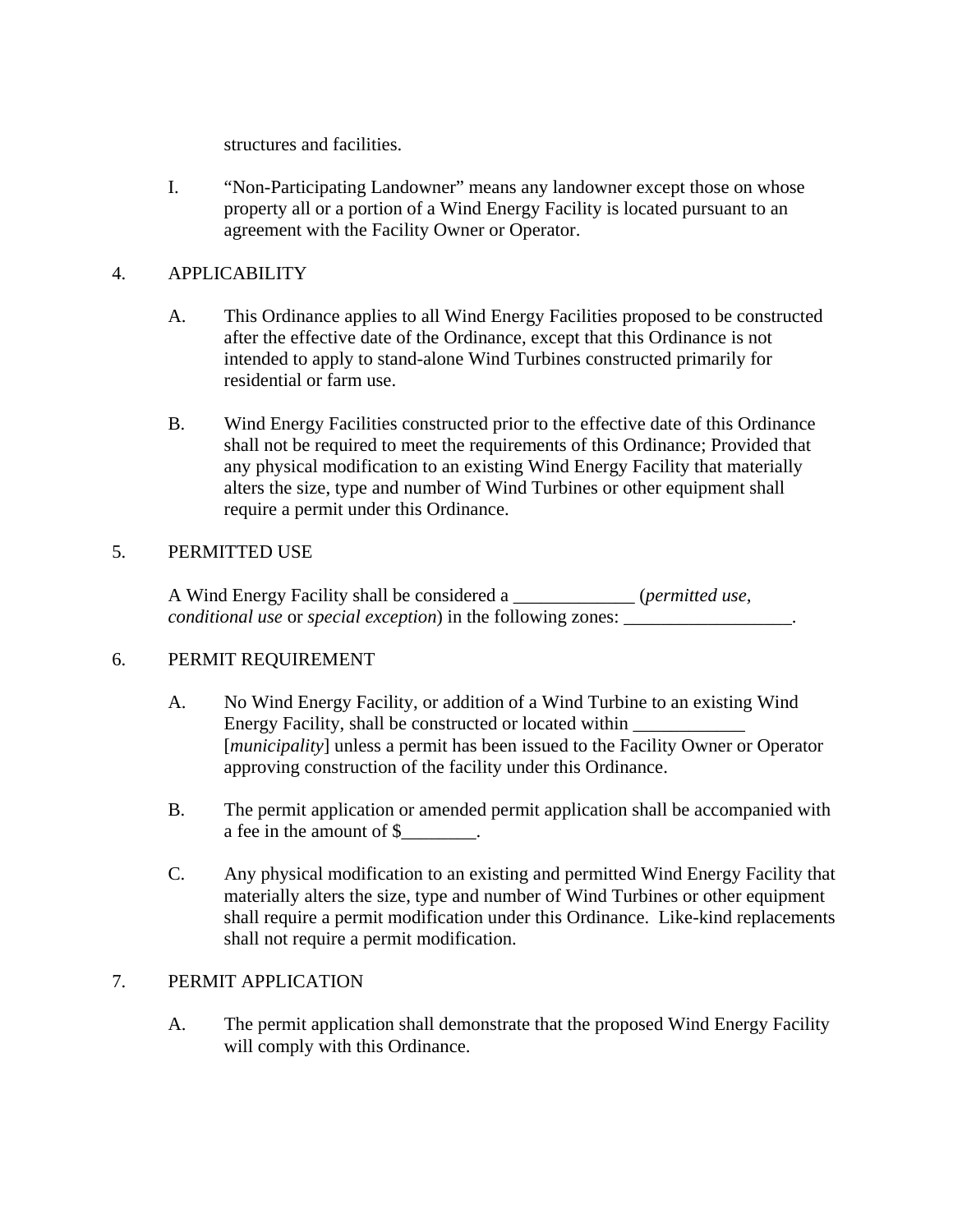- B. Among other things, the application shall contain the following:
	- 1. A narrative describing the proposed Wind Energy Facility, including an overview of the project; the project location; the approximate generating capacity of the Wind Energy Facility; the approximate number, representative types and height or range of heights of Wind Turbines to be constructed, including their generating capacity, dimensions and respective manufacturers, and a description of ancillary facilities.
	- 2. An affidavit or similar evidence of agreement between the property owner and the Facility Owner or Operator demonstrating that the Facility Owner or Operator has the permission of the property owner to apply for necessary permits for construction and operation of the Wind Energy Facility.
	- 3. Identification of the properties on which the proposed Wind Energy Facility will be located, and the properties adjacent to where the Wind Energy Facility will be located.
	- 4. A site plan showing the planned location of each Wind Turbine, property lines, setback lines, access road and turnout locations, substation(s), electrical cabling from the Wind Energy Facility to the substation(s), ancillary equipment, buildings, and structures, including permanent meteorological towers, associated transmission lines, and layout of all structures within the geographical boundaries of any applicable setback.
	- 5. Documents related to decommissioning.
	- 6. Other relevant studies, reports, certifications and approvals as may be reasonably requested by the [*municipality*] to ensure compliance with this Ordinance.
- C. Within (30) days after receipt of a permit application, the [*municipality*] will determine whether the application is complete and advise the applicant accordingly.
- D. Within sixty (60) days of a completeness determination, the [municipality] will schedule a public hearing. The applicant shall participate in the hearing and be afforded an opportunity to present the project to the public and municipal officials, and answer questions about the project. The public shall be afforded an opportunity to ask questions and provide comment on the proposed project.
- E. Within one hundred and twenty (120) days of a completeness determination, or within forty-five (45) days after the close of any hearing, whichever is later, the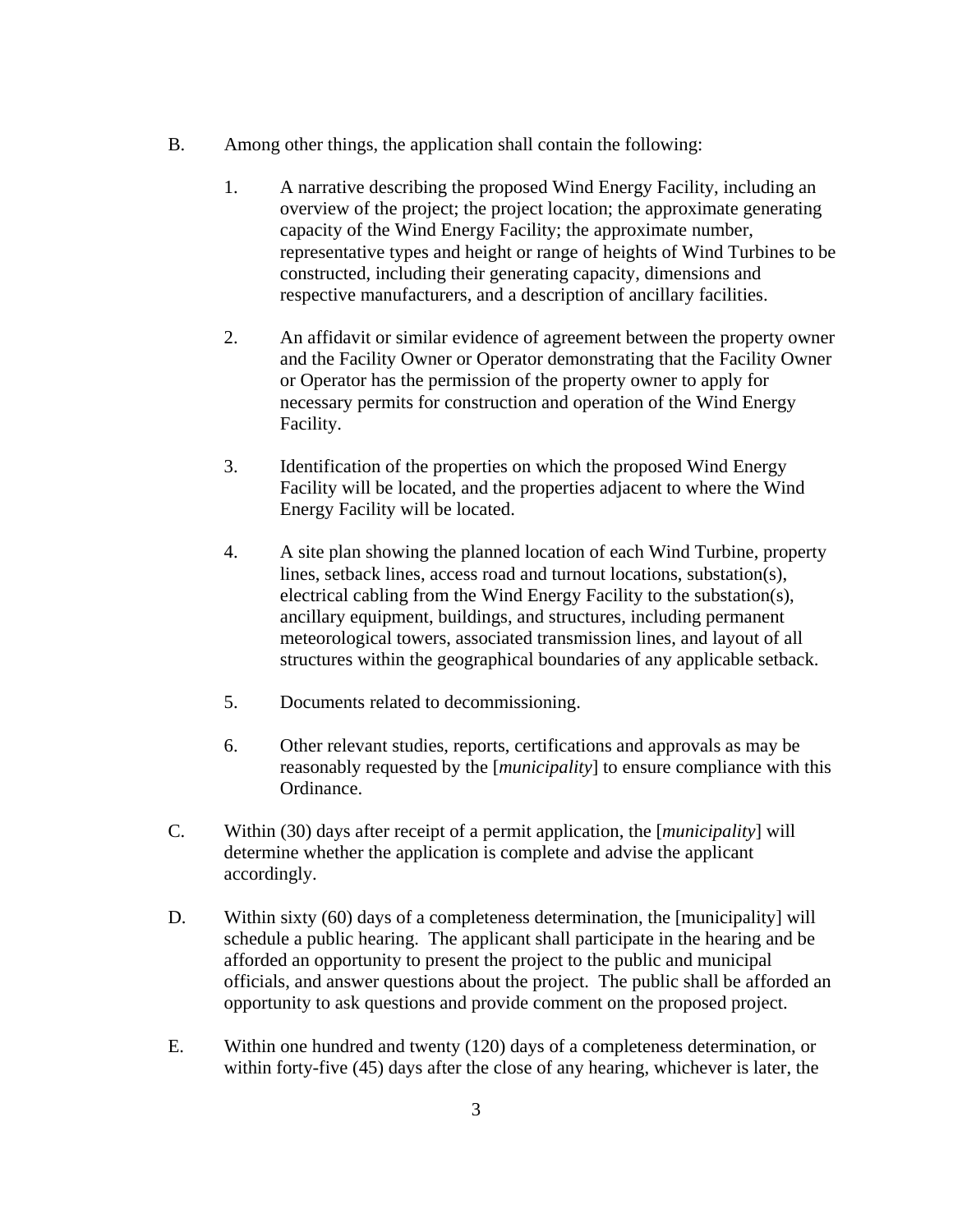[*municipality*] will make a decision whether to issue or deny the permit application.

- F. Throughout the permit process, the Applicant shall promptly notify [*municipality*] of any changes to the information contained in the permit application.
- G. Changes to the pending application that do not materially alter the initial site plan may be adopted without a renewed public hearing.

## 8 DESIGN AND INSTALLATION

A. Design Safety Certification

The design of the Wind Energy Facility shall conform to applicable industry standards, including those of the American National Standards Institute. The Applicant shall submit certificates of design compliance obtained by the equipment manufacturers from Underwriters Laboratories, Det Norske Veritas, Germanishcer Llloyd Wind Energies, or other similar certifying organizations.

B. Uniform Construction Code

To the extent applicable, the Wind Energy Facility shall comply with the Pennsylvania Uniform Construction Code, 34 Pa. Code §§403.1 – 403.142.

C. Controls and Brakes

All Wind Energy Facilities shall be equipped with a redundant braking system. This includes both aerodynamic overspeed controls (including variable pitch, tip, and other similar systems) and mechanical brakes. Mechanical brakes shall be operated in a fail-safe mode. Stall regulation shall not be considered a sufficient braking system for overspeed protection.

D. Electrical Components

All electrical components of the Wind Energy Facility shall conform to relevant and applicable local, state and national codes, and relevant and applicable international standards.

- E. Visual Appearance; Power Lines
	- 1. Wind Turbines shall be a non-obtrusive color such as white, off-white or gray.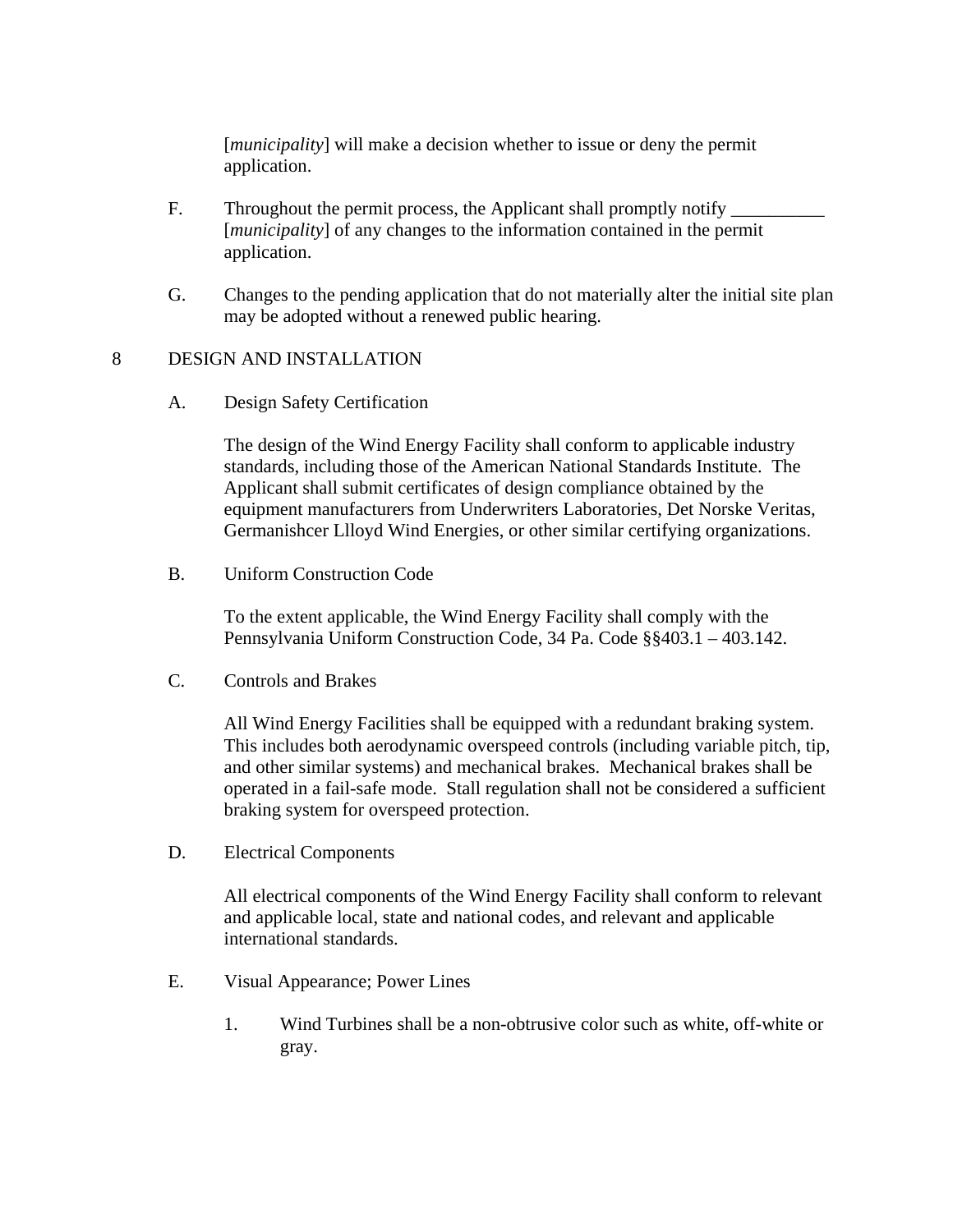- 2. Wind Energy Facilities shall not be artificially lighted, except to the extent required by the Federal Aviation Administration or other applicable authority that regulates air safety.
- 3. Wind Turbines shall not display advertising, except for reasonable identification of the turbine manufacturer, Facility Owner and Operator. [*insert size limit if desired*].
- 4. On-site transmission and power lines between Wind Turbines shall, to the maximum extent practicable, be placed underground.
- F. Warnings
	- 1. A clearly visible warning sign concerning voltage must be placed at the base of all pad-mounted transformers and substations.
	- 2. Visible, reflective, colored objects, such as flags, reflectors, or tape shall be placed on the anchor points of guy wires and along the guy wires up to a height of ten feet from the ground.
- G. Climb Prevention/Locks
	- 1. Wind Turbines shall not be climbable up to fifteen (15) feet above ground surface.
	- 2. All access doors to Wind Turbines and electrical equipment shall be locked or fenced, as appropriate, to prevent entry by non-authorized persons.

#### 9. SETBACKS

- A. Occupied Buildings
	- 1. Wind Turbines shall be set back from the nearest Occupied Building a distance not less than the normal setback requirements for that zoning classification or 1.1 times the Turbine Height, whichever is greater. The setback distance shall be measured from the center of the Wind Turbine base to the nearest point on the foundation of the Occupied Building
	- 2. Wind Turbines shall be set back from the nearest Occupied Building located on a Non-participating Landowner's property a distance of not less than five (5) times the Hub Height, as measured from the center of the Wind Turbine base to the nearest point on the foundation of the Occupied Building.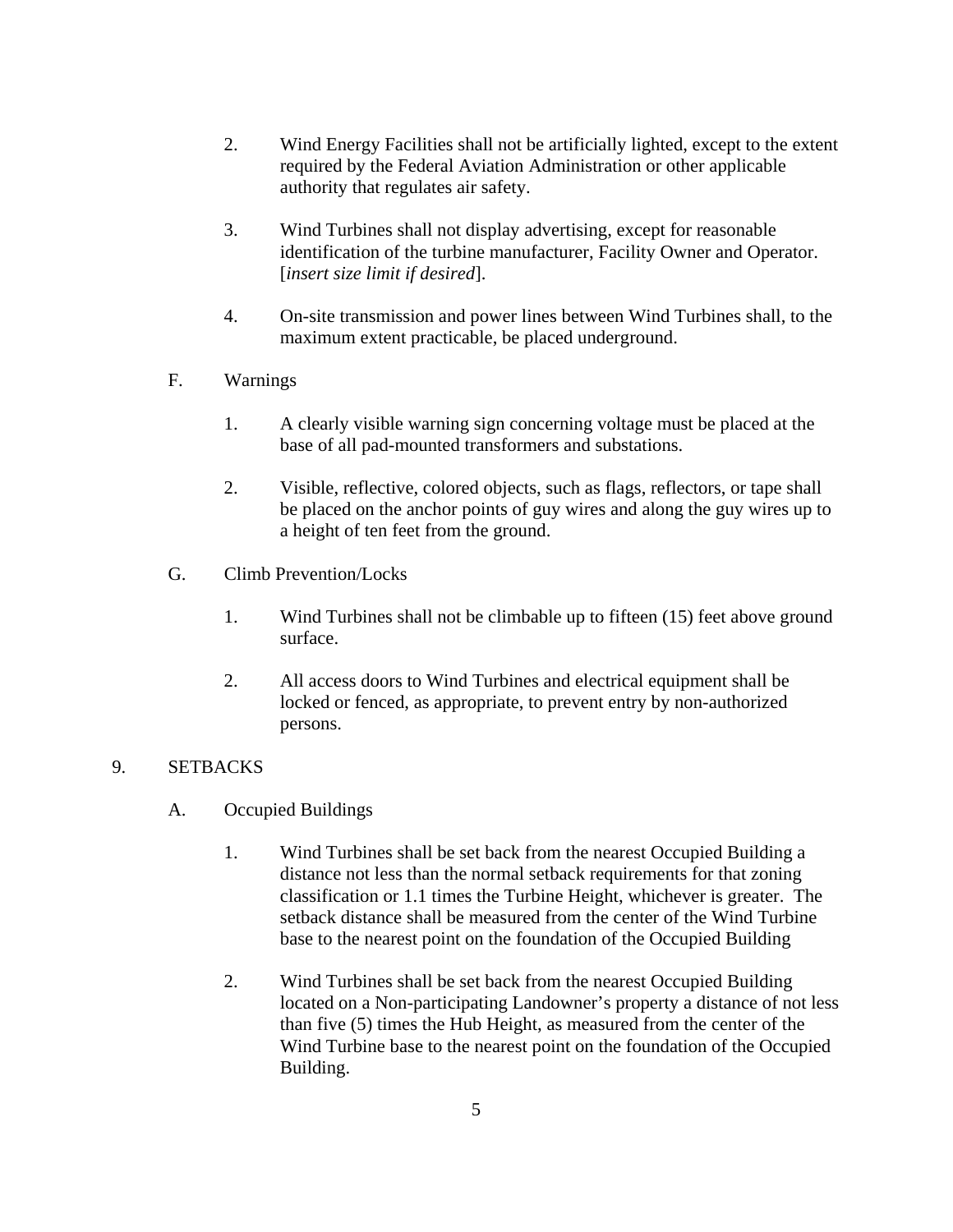- B. Property lines: All Wind Turbines shall be set back from the nearest property line a distance of not less than the normal setback requirements for that zoning classification or 1.1 times the Turbine Height, whichever is greater. The setback distance shall be measured to the center of the Wind Turbine base.
- C. Public Roads: All Wind Turbines shall be set back from the nearest public road a distance of not less than 1.1 times the Turbine Height, as measured from the rightof-way line of the nearest public road to the center of the Wind Turbine base.

## 10. WAIVER OF SETBACKS

- A. Property owners may waive the setback requirements in 9(A)(2) (Occupied Buildings on Non-participating Landowner's property) and 9(B) (Property Lines) by signing a waiver that sets forth the applicable setback provision(s) and the proposed changes.
- B. The written waiver shall notify the property owner(s) of the setback required by this Ordinance, describe how the proposed Wind Energy Facility is not in compliance, and state that consent is granted for the Wind Energy Facility to not be setback as required by this Ordinance.
- C. Any such waiver shall be recorded in the Recorder of Deeds Office for the County where the property is located. The waiver shall describe the properties benefited and burdened, and advise all subsequent purchasers of the burdened property that the waiver of setback shall run with the land and may forever burden the subject property.
- D. Upon application, the [*municipality*] may waive the setback requirement for public roads for good cause.

## 11. USE OF PUBLIC ROADS

- A. The Applicant shall identify all state and local public roads to be used within the [*municipality*] to transport equipment and parts for construction, operation or maintenance of the Wind Energy Facility.
- B. The [*municipality's*] engineer or a qualified third party engineer hired by the [*municipality*] and paid for by the Applicant, shall document road conditions prior to construction. The engineer shall document road conditions again thirty (30) days after construction is complete or as weather permits.
- C. The [*municipality*] may bond the road in compliance with state regulations.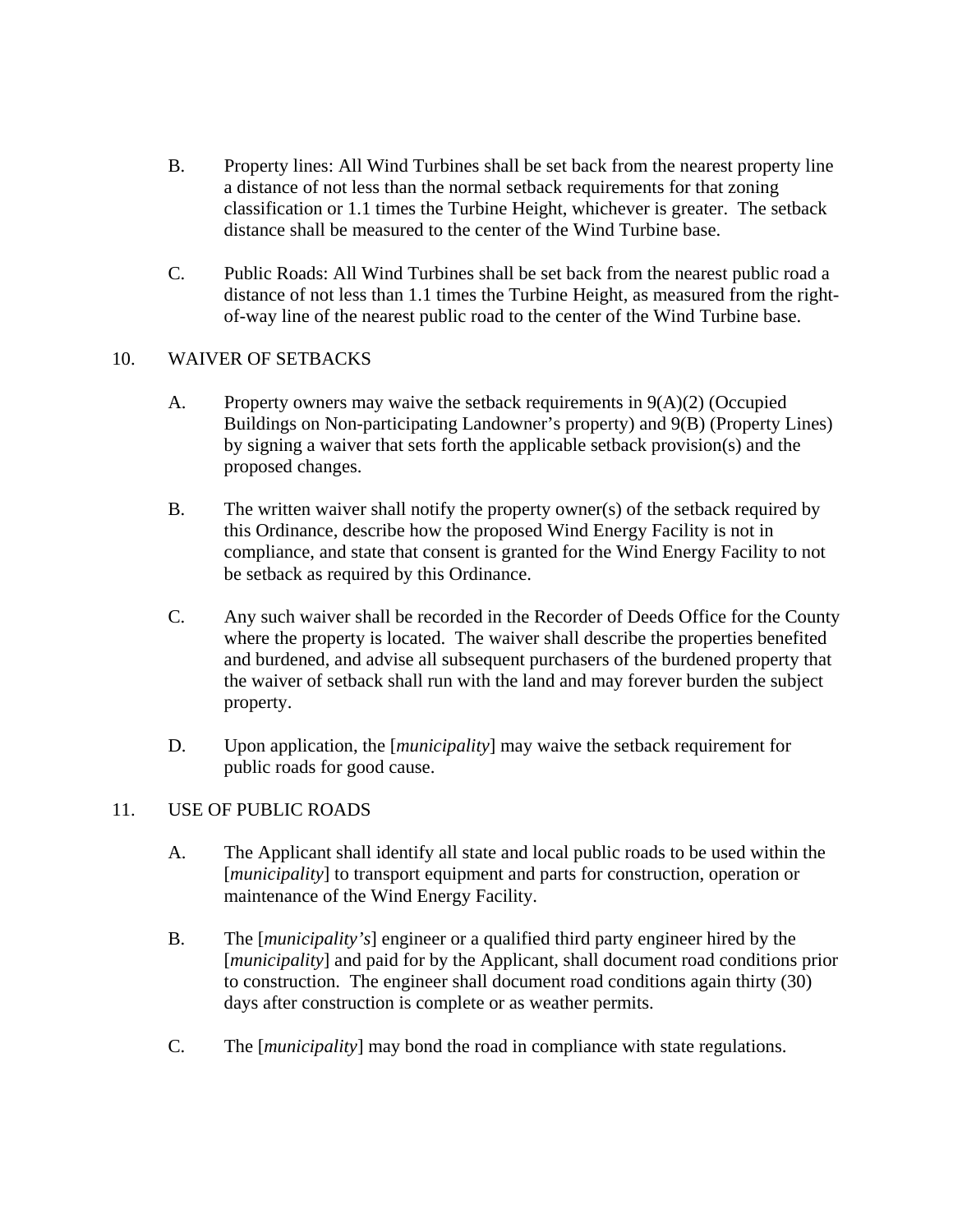- D. Any road damage caused by the applicant or its contractors shall be promptly repaired at the applicant's expense.
- E. The Applicant shall demonstrate that it has appropriate financial assurance to ensure the prompt repair of damaged roads.

## 12. LOCAL EMERGENCY SERVICES

- A. The Applicant shall provide a copy of the project summary and site plan to local emergency services, including paid or volunteer Fire Department(s).
- B. Upon request, the Applicant shall cooperate with emergency services to develop and coordinate implementation of an emergency response plan for the Wind Energy Facility.

## 13. NOISE AND SHADOW FLICKER

- A. Audible sound from a Wind Energy Facility shall not exceed fifty-five (55) dBA, as measured at the exterior of any Occupied Building on a Non-participating Landowner's property. Methods for measuring and reporting acoustic emissions from Wind Turbines and the Wind Energy Facility shall be equal to or exceed the minimum standards for precision described in AWEA Standard 2.1 - 1989 titled *Procedures for the Measurement and Reporting of Acoustic Emissions from Wind Turbine Generation Systems Volume I: First Tier.*
- B. The Facility Owner and Operator shall make reasonable efforts to minimize shadow flicker to any Occupied Building on a Non-participating Landowner's property.

## 14. WAIVER OF NOISE AND SHADOW FLICKER PROVISIONS

- A. Property owners may waive the noise and shadow flicker provisions of this Ordinance by signing a waiver of their rights.
- B. The written waiver shall notify the property owner(s) of the sound or flicker limits in this Ordinance, describe the impact on the property owner(s), and state that the consent is granted for the Wind Energy Facility to not comply with the sound or flicker limit in this Ordinance.
- C. Any such waiver shall be recorded in the Recorder of Deeds Office of the County where the property is located. The waiver shall describe the properties benefited and burdened, and advise all subsequent purchasers of the burdened property that the waiver of sound or flicker limit shall run with the land and may forever burden the subject property.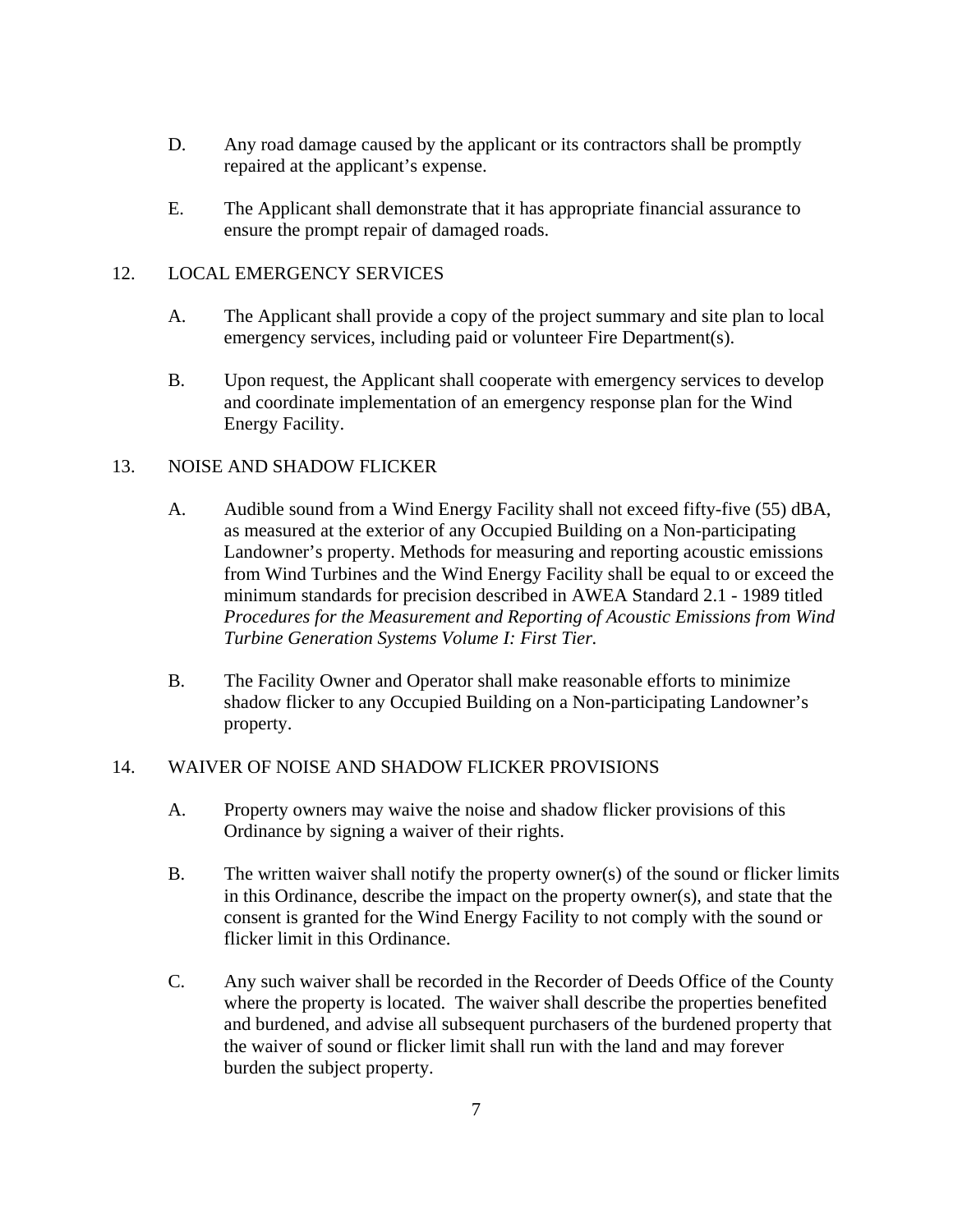## 15. SIGNAL INTERFERENCE

The Applicant shall make reasonable efforts to avoid any disruption or loss of radio, telephone, television or similar signals, and shall mitigate any harm caused by the Wind Energy Facility.

#### 16. LIABILITY INSURANCE

There shall be maintained a current general liability policy covering bodily injury and property damage with limits of at least \$1 million per occurrence and \$1 million in the aggregate. Certificates shall be made available to the [*municipality*] upon request.

#### 17. DECOMMISSIONING

- A. The Facility Owner and Operator shall, at its expense, complete decommissioning of the Wind Energy Facility, or individual Wind Turbines, within (12) twelve months after the end of the useful life of the Facility or individual Wind Turbines. The Wind Energy Facility or individual Wind Turbines will presume to be at the end of its useful life if no electricity is generated for a continuous period of twelve (12) months.
- B. Decommissioning shall include removal of Wind Turbines, buildings, cabling, electrical components, roads, foundations to a depth of 36 inches, and any other associated facilities.
- C. Disturbed earth shall be graded and re-seeded, unless the landowner requests in writing that the access roads or other land surface areas not be restored.
- D. An independent and certified Professional Engineer shall be retained to estimate the total cost of decommissioning ("Decommissioning Costs") without regard to salvage value of the equipment, and the cost of decommissioning net salvage value of the equipment ("Net Decommissioning Costs"). Said estimates shall be submitted to the [*municipality*] after the first year of operation and every fifth year thereafter.
- E. The Facility Owner or Operator shall post and maintain Decommissioning Funds in an amount equal to Net Decommissioning Costs; Provided, that at no point shall Decommissioning Funds be less than twenty five percent (25%) of Decommissioning Costs. The Decommissioning Funds shall be posted and maintained with a bonding company or Federal or Commonwealth chartered lending institution chosen by the Facility Owner or Operator and participating landowner posting the financial security, provided that the bonding company or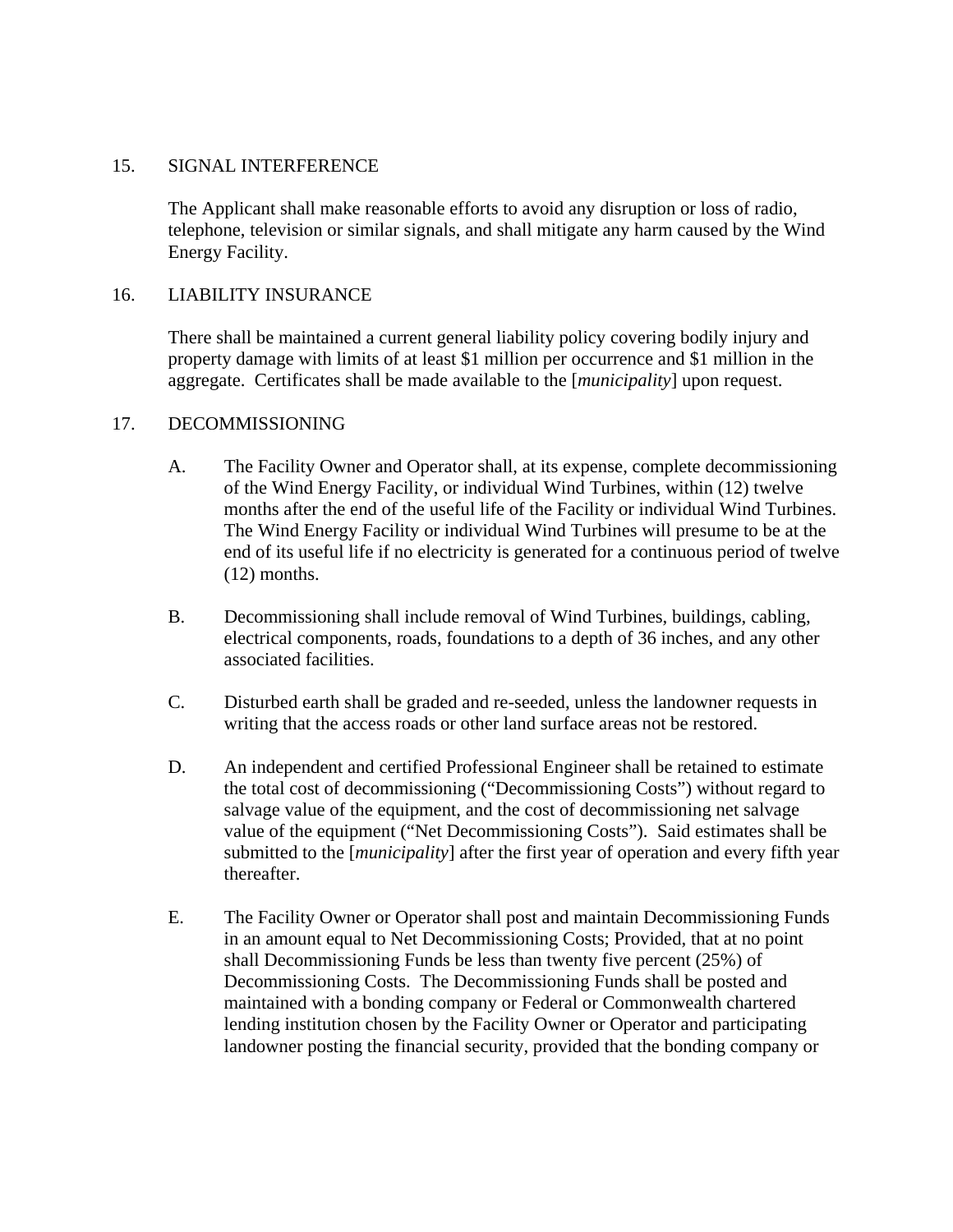lending institution is authorized to conduct such business within the Commonwealth and is approved by the [*municipality*].

- F. Decommissioning Funds may be in the form of a performance bond, surety bond, letter of credit, corporate guarantee or other form of financial assurance as may be acceptable to the [*municipality*].
- G. If the Facility Owner or Operator fails to complete decommissioning within the period prescribed by Paragraph  $17(A)$ , then the landowner shall have six (6) months to complete decommissioning.
- H. If neither the Facility Owner or Operator, nor the landowner complete decommissioning within the periods prescribed by Paragraphs 17(A) and 17(G), then the [*municipality*] may take such measures as necessary to complete decommissioning. The entry into and submission of evidence of a Participating Landowner agreement to the [*municipality*] shall constitute agreement and consent of the parties to the agreement, their respective heirs, successors and assigns that the [*municipality*] may take such action as necessary to implement the decommissioning plan.
- I. The escrow agent shall release the Decommissioning Funds when the Facility Owner or Operator has demonstrated and the municipality concurs that decommissioning has been satisfactorily completed, or upon written approval of the municipality in order to implement the decommissioning plan.

#### 18. PUBLIC INQUIRIES AND COMPLAINTS

- A. The Facility Owner and Operator shall maintain a phone number and identify a responsible person for the public to contact with inquiries and complaints throughout the life of the project.
- B. The Facility Owner and Operator shall make reasonable efforts to respond to the public's inquiries and complaints.

#### 19. REMEDIES

- A. It shall be unlawful for any person, firm, or corporation to violate or fail to comply with or take any action which is contrary to the terms of the ordinance, or any permit issued under the ordinance, or cause another to violate or fail to comply, or to take any action which is contrary to the terms of the ordinance or any permit issued under the ordinance.
- B. If the [*municipality*] determines that a violation of the Ordinance or the permit has occurred, the [*municipality*] shall provide written notice to any person, firm, or